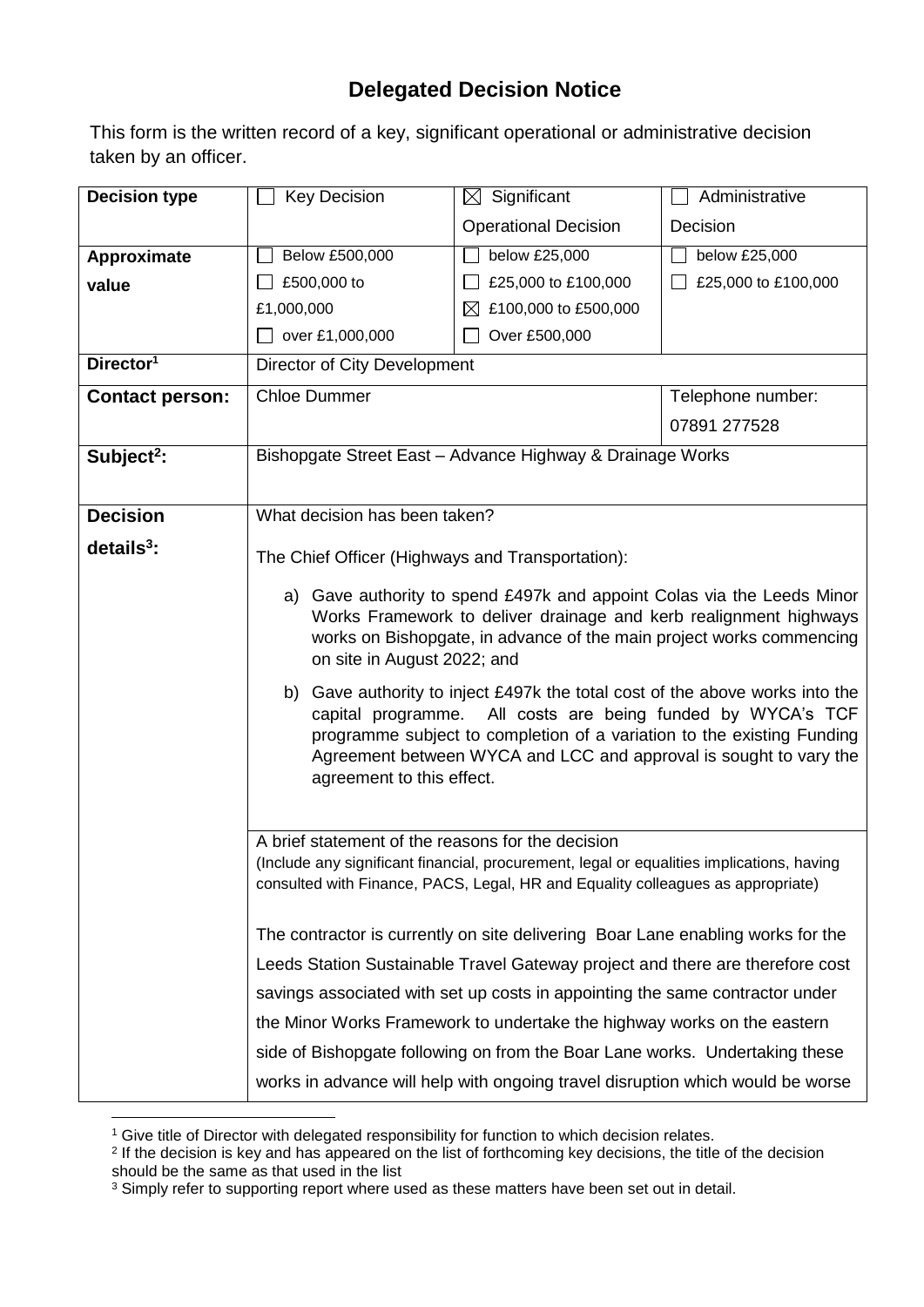|                            | if the works were undertaken at the same time as the main contract for the                                               |  |  |  |  |
|----------------------------|--------------------------------------------------------------------------------------------------------------------------|--|--|--|--|
|                            | project                                                                                                                  |  |  |  |  |
|                            |                                                                                                                          |  |  |  |  |
|                            | Brief details of any alternative options considered and rejected by the decision                                         |  |  |  |  |
|                            | maker at the time of making the decision.                                                                                |  |  |  |  |
|                            |                                                                                                                          |  |  |  |  |
|                            | The advance highway works could be completed as part of the advance works                                                |  |  |  |  |
|                            | contract for Neville Street and Dark Neville Street however these works are                                              |  |  |  |  |
|                            | more closely aligned to the works currently being undertaken on Boar Lane and                                            |  |  |  |  |
|                            | therefore this option was rejected.                                                                                      |  |  |  |  |
| <b>Affected wards:</b>     | Hunslet & Riverside and Beeston & Holbeck                                                                                |  |  |  |  |
|                            |                                                                                                                          |  |  |  |  |
|                            |                                                                                                                          |  |  |  |  |
| <b>Details of</b>          | Executive Member: Councillor Helen Hayden 04/04/22                                                                       |  |  |  |  |
| consultation               |                                                                                                                          |  |  |  |  |
| undertaken <sup>4</sup> :  | Ward members have been consulted on the overall scheme and are                                                           |  |  |  |  |
|                            | supportive, however, there has been no consultation regarding the                                                        |  |  |  |  |
|                            | advance works. Further consultation will take place with Ward Members<br>before we start on site for the advance works.  |  |  |  |  |
|                            | Network Rail, West Yorkshire Combined Authority, Bus Operators have                                                      |  |  |  |  |
|                            | been consulted on the advance works.                                                                                     |  |  |  |  |
| Implementation             | Officer accountable, and proposed timescales for implementation                                                          |  |  |  |  |
|                            | <b>Chloe Dummer</b>                                                                                                      |  |  |  |  |
|                            |                                                                                                                          |  |  |  |  |
|                            | Construction scheduled to commence in mid May 2022.                                                                      |  |  |  |  |
|                            |                                                                                                                          |  |  |  |  |
| List of                    | Date Added to List:-                                                                                                     |  |  |  |  |
| <b>Forthcoming</b>         |                                                                                                                          |  |  |  |  |
| Key Decisions <sup>5</sup> | If Special Urgency or General Exception a brief statement of the reason why<br>it is impracticable to delay the decision |  |  |  |  |
|                            |                                                                                                                          |  |  |  |  |
|                            | If Special Urgency Relevant Scrutiny Chair(s) approval                                                                   |  |  |  |  |
|                            | Signature<br>Date                                                                                                        |  |  |  |  |
|                            |                                                                                                                          |  |  |  |  |
|                            |                                                                                                                          |  |  |  |  |
|                            |                                                                                                                          |  |  |  |  |
|                            |                                                                                                                          |  |  |  |  |

 4 Include details of any interest disclosed by an elected Member on consultation and the date of any relevant dispensation given.

<sup>&</sup>lt;sup>5</sup> See Executive and Decision Making Procedure Rule 2.4 - 2.6. Complete this section for key decisions only